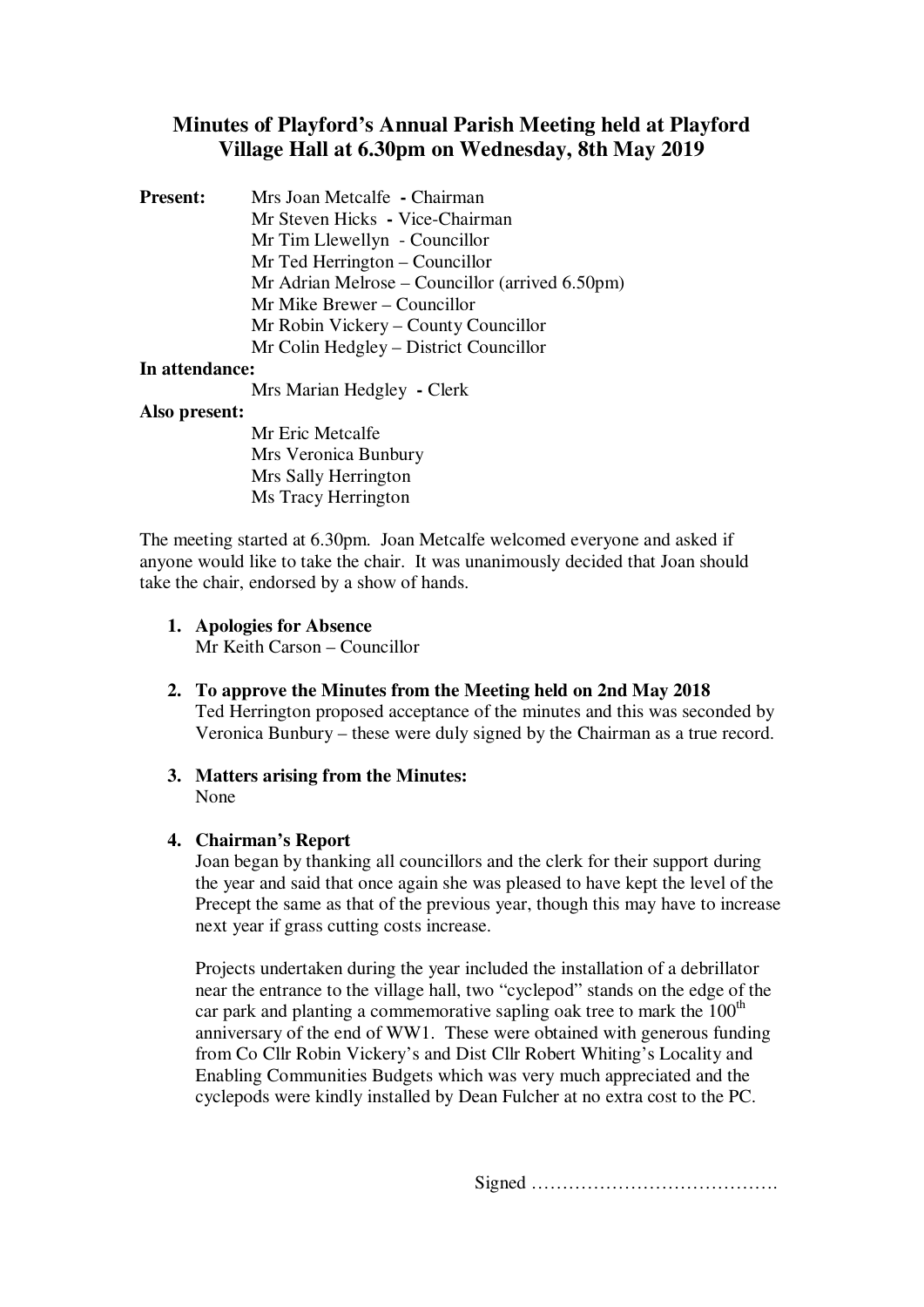Joan expressed thanks to outgoing District Cllr Robert Whiting who previously served the old Fynn Valley ward and welcomed Colin Hedgley as Playford's new District Councillor jointly elected with Tony Fryatt to serve the new Carlford & Fynn Valley ward. She welcomed Mike Brewer who was co-opted on to the parish council in March, as an elected member of the council now that the elections have taken place.

The topics of grass cutting, deterioration of the verges, various problems with local footpaths and the availability of fibre broadband were discussed and the progress of Playford's Neighbourhood Plan. Joan also wished Adrian Melrose every success with the development of Hill Farm and the project of forming a trust to look after the Mere.

For details of the above in full please see report appended to these minutes.

#### **5. County Councillors' report**

Robin Vickery read out his Co. Councillor's report. He stated that he had been involved with the SCC Scrutiny committee and was a substitute for the Suffolk Police and Crime Panel and various other concerns in the county.

He was also involved with the commemoration of 100 years since the end of WW1 and had helped to organise several events across the county culminating in the Remembrance Day services in November.

He also stated that he has funds in his Locality Budget if the parish council needs financial help with any projects.

Please see full report appended to these minutes.

#### **6. District Councillor's report**

District Councillor Colin Hedgley started by explaining the thinking behind the recent ward changes in which he had played a part in shaping, and to say how the newly formed Carlford and Fynn Valley ward had come into existence. This will be served by two councillors, Tony Fryatt and himself. The parishes have been apportioned between them, Colin will be responsible for the southern ones i.e. Playford, both Bealings, Hasketon, Tuddenham, Grundisburgh & Culpho and Rushmere Village and Tony will look after the northern parishes, although they will cover for each other during absences and holidays.

He then read his report stating that SCDC which had been in existence for 25 years had now been wound up. The new East Suffolk Co. would hold its first meeting on 22<sup>nd</sup> May and Colin gave out the new telephone no. for East Suffolk Council 03330 162000 (local rates will apply).

Signed ………………………………….